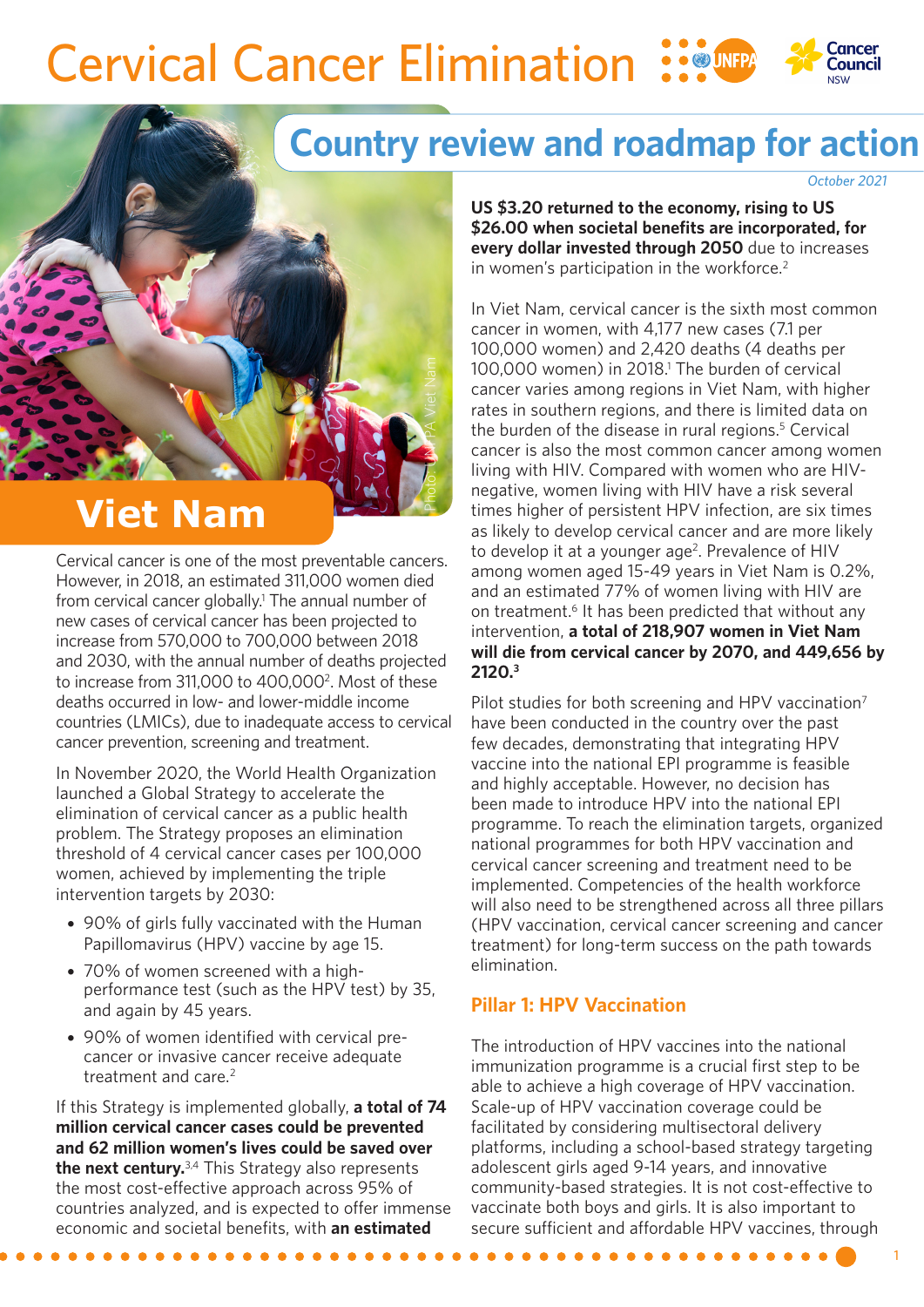a concerted effort to negotiate with private suppliers for reasonable prices. Improving monitoring systems and implementing vaccination registers are critical for ensuring that high coverage is met. Educating the community on the importance of HPV vaccination to prevent cervical cancer and having strategies to deal with misinformation are also important for maintaining confidence in the programme.

### **Pillar 2: Cervical Cancer Screening**

Cervical cancer screening programmes represent the second pillar of the three-pronged Strategy. These screening programmes could be integrated with existing services such as primary care services, both from public and private sectors, by offering HPV testing at sexual and reproductive health clinics, antenatal care consultations, family planning consultations or well-women clinics. Integrating cervical cancer screening with facilities that offer services for HIV control should be considered, to ensure HIV-positive women at high risk of cervical cancer have access to cervical cancer screening. This would minimize unnecessary referrals and reduce transport costs and waiting time for women. Understanding social and cultural barriers will help create an environment where women feel comfortable attending screening visits.

Additionally, it is essential to provide information and education for women on the importance of cervical cancer screening, and potentially offering self-collection for HPV testing, or point-of-care HPV testing, so that women who need pre-cancer treatment can be treated in the same visit.

Screening scale-up should utilize clinically validated high sensitivity tests, and strengthening of laboratory services and quality assurance programmes will ensure the programme is effective. Implementing surveillance and monitoring systems are also critical for ensuring women are not lost to follow-up and for monitoring programme success nationally.

#### **Pillar 3: Cervical Cancer Treatment**

Lastly, developing and implementing national cervical cancer management guidelines is essential to providing women with high quality cancer treatment and care. Despite the existence of the National Guideline for Screening and Treatment of Cervical Cancer, cervical cancer screening is only delivered in some provinces in Viet Nam and under the support of donors-funded projects, rather than through a full-scale nationallevel programme. The establishment of strong referral networks between all aspects of the cancer care spectrum are needed to ensure the timely management of patients and reduce loss-to-follow-up. Diagnosis, treatment, and monitoring of invasive cervical cancer will require high-quality pathology services and oncology services. Safe, effective, and timely surgery accompanied by supportive services such as anesthetic services and intensive care units are important for the treatment of early stage cancers. Furthermore, expanding access to radiotherapy units and access to chemotherapy services, as well as palliative care services, are crucial.

**The Elimination Implementation Checklist on the final page summarizes the steps that countries should take to ensure the three pillars for elimination are** 

*If the three pillars of elimination are established, Viet Nam could avert over 330,000 deaths due to cervical cancer over the next century, and cervical cancer could be eliminated by 2044.*

**successfully implemented and maintained over the longer term.**

é

```
Figure 1:
```
Estimated deaths that could be prevented by implementing each elimination pillar in Viet Nam.



comparing modelled outputs for vaccination and screening versus vaccination. The contribution of cancer treatment is calculated by comparing modelled outputs for vaccination, screening and cancer treatment versus vaccination and screening. Contributions of the pillars may not sum to total due to rounding.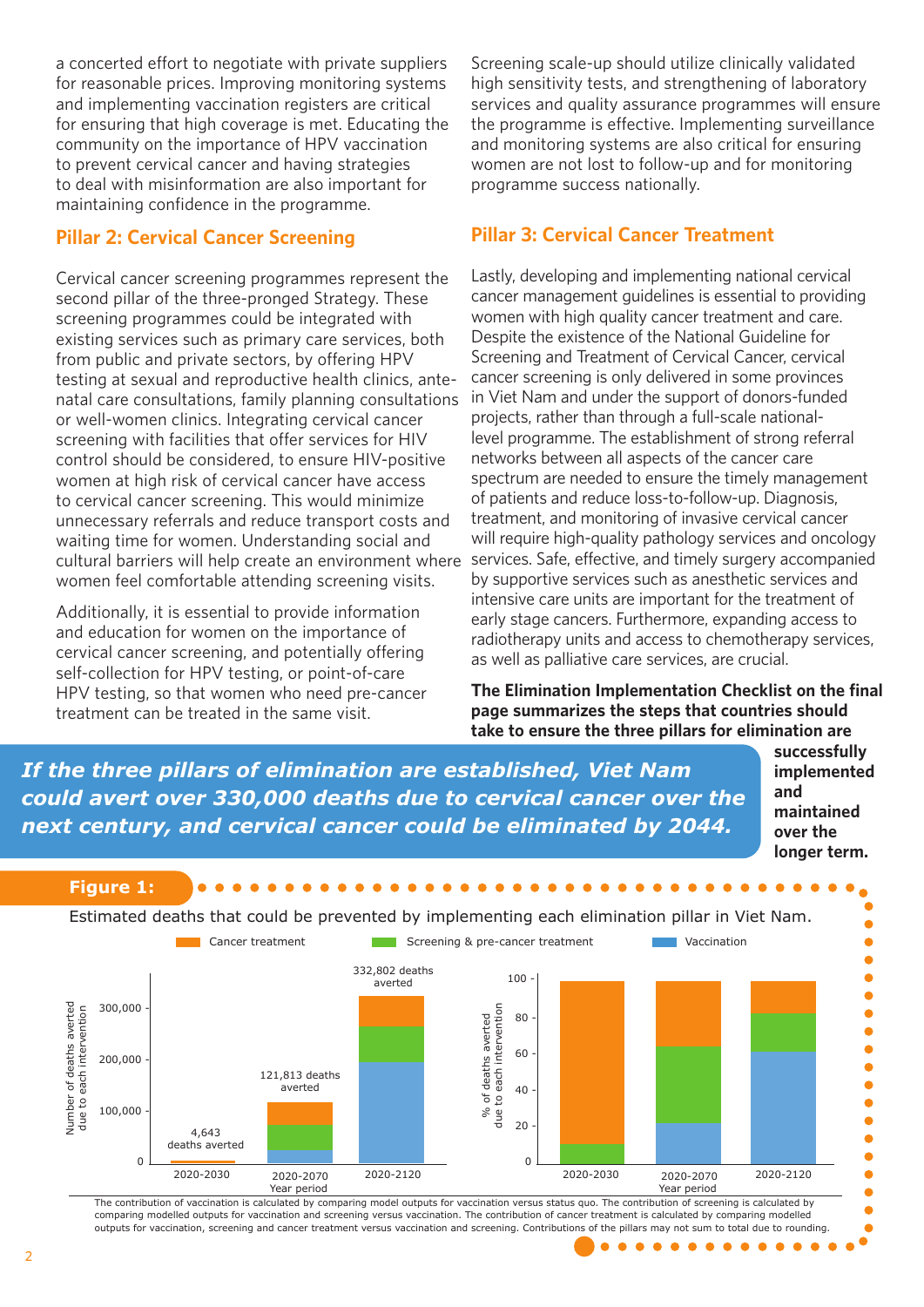#### **Table 1:**

| Estimated deaths that<br>could be prevented,<br>attributable to each<br>pillar of the elimination<br>strategy. | Year      | <b>Vaccination</b> | Screening &<br>pre-cancer<br>treatment | Cancer<br>treatment | <b>Total</b> |
|----------------------------------------------------------------------------------------------------------------|-----------|--------------------|----------------------------------------|---------------------|--------------|
|                                                                                                                | 2020-2030 | 36                 | 470                                    | 4,136               | 4,643        |
|                                                                                                                | 2020-2070 | 28,848             | 48,821                                 | 44,144              | 121,813      |
|                                                                                                                | 2020-2120 | 205,106            | 68,783                                 | 58,912              | 332,802      |

## **Prospects for Cervical Cancer Elimination in Viet Nam**

**Concerted action now across all three elimination pillars is critical. The timing of impacts will vary, but action now will have substantial long-term impacts.**

If all three elimination pillars are reached by 2030 in Viet Nam, a total of 4,643 cervical cancer deaths will be prevented by 2030, 121,813 deaths prevented by 2070 and 332,802 cervical cancer deaths by 2120 (Table 1).

**Viet Nam could eliminate cervical cancer as a public health problem by 2044.**

**The effects of HPV vaccination** will be seen after a few decades (Figure 1). HPV vaccination would have limited impact before 2030, but the results will be seen in subsequent decades: HPV vaccination could prevent nearly 28,848 cervical cancer deaths by 2070, and 205,106 cervical cancer deaths by 2120 (Table 1).

**The effects of cervical cancer screening and pre-cancer treatment** will be seen mainly in the mid-term, after 2030 (Figure 1). Cervical screening would prevent an additional 470 cervical cancer deaths by 2030, 48,821 deaths by 2070 and 68,783 cervical cancer deaths by 2120 (Table 1).

**Cervical cancer treatment scale-up** will have immediate impacts on deaths averted (Figure 1). Scale-up of cancer treatment would prevent an additional 4,136 cervical cancer deaths by 2030, 44,144 deaths by 2070 and 58,912 cervical cancer deaths by 2120 (Table 1).

Viet Nam is at a crucial stage in its efforts to prevent and treat cervical cancer, and a concerted strategic plan to accelerate the elimination of cervical cancer needs to be developed and implemented. There will be many issues to be addressed along the way, including vaccine and screening test supply and delivery challenges, human resource capacity and the infrastructure challenges associated with scale-up of invasive cancer diagnostics, treatment, and supportive and palliative care services. In addition, the COVID-19 pandemic has posed additional challenges globally, with health services and resources being prioritised for COVID-19 response. However, the tools and technology are now available; research has shown that elimination strategies are cost-effective and will prevent over 330,000 deaths over the next century. Both HPV vaccination and cervical cancer screening and treatment have been identified by WHO as best buys and are included in the list of national health plan recommendations by WHO. The elimination agenda is a component of the United Nations Global Strategy for Women's, Children's and Adolescent's Health.

Achieving cervical cancer elimination in Viet Nam will support several sustainable development goals (SDGs) and targets, including SDG 3 (good health and wellbeing), SDG 5 (gender equity) and SDG 10 (reducing inequalities). The implementation of HPV vaccination, cervical cancer screening and cancer treatment access will be facilitated by the full realization of universal health care in Viet Nam, and collaboration with other sectors for sharing knowledge, financial resources and expertise in achieving the SDG goals will be crucial. Cervical cancer elimination is within our reach and we urge all stakeholders to support this effort by investing in the comprehensive approach as a national priority.

#### **References** 1. Ferlay J, Ervik M, Lam F, et al. Global Cancer Observatory: Cancer Today [Internet]. Lyon, France: International Agency for Research on Cancer; 2018 [cited 2020 October 10].

. . . . .

- 
- Available from: https://gco.iarc.fr/today. 2. Global strategy to accelerate the elimination of cervical cancer as a public health problem. Geneva: World Health Organization; 2020. Licence: CC BY-NC-SA 3.0 IGO.
- 3. Canfell K, Kim J J, Brisson M, et al. Mortality impact of achieving WHO cervical cancer elimination targets: a comparative modelling analysis in 78 low-income and lower-middle-income countries. Lancet 2020;395:591-603.
- 4. Brisson M, Kim J J, Canfell K, et al. Impact of HPV vaccination and cervical screening on<br>cervical cancer elimination: a comparative modelling analysis in 78 low-income and lower-<br>middle-income countries. Lancet 2020;39
- 5. Thi Nguyen DN, Simms KT, Vu Nguyen HQ, et al. The burden of cervical cancer in Vietnam:<br>Synthesis of the evidence. Cancer epidemiology 2019;59:83-103.<br>6. UNAIDS. Country factsheets [Internet]. UNAIDS; 2018 [cited 2020 D
- from: https://www.unaids.org/en/regionscountries/countries.
- 7. LaMontagne DS, Barge S, Le NT, et al. Bulletin of the World Health Organization 2011;89:821-30b.
- 8. Introducing and scaling up testing for human papillomavirus as part of a comprehensive programme for prevention and control of cervical cancer: a step-by-step guide. Geneva: World Health Organization; 2020. Licence: CC BY-NC-SA 3.0 IGO.
- 9. WHO guidelines for the use of thermal ablation for cervical pre-cancer lesions. Geneva: World Health Organization; 2019.Licence: CC BY-NC-SA 3.0 IGO.